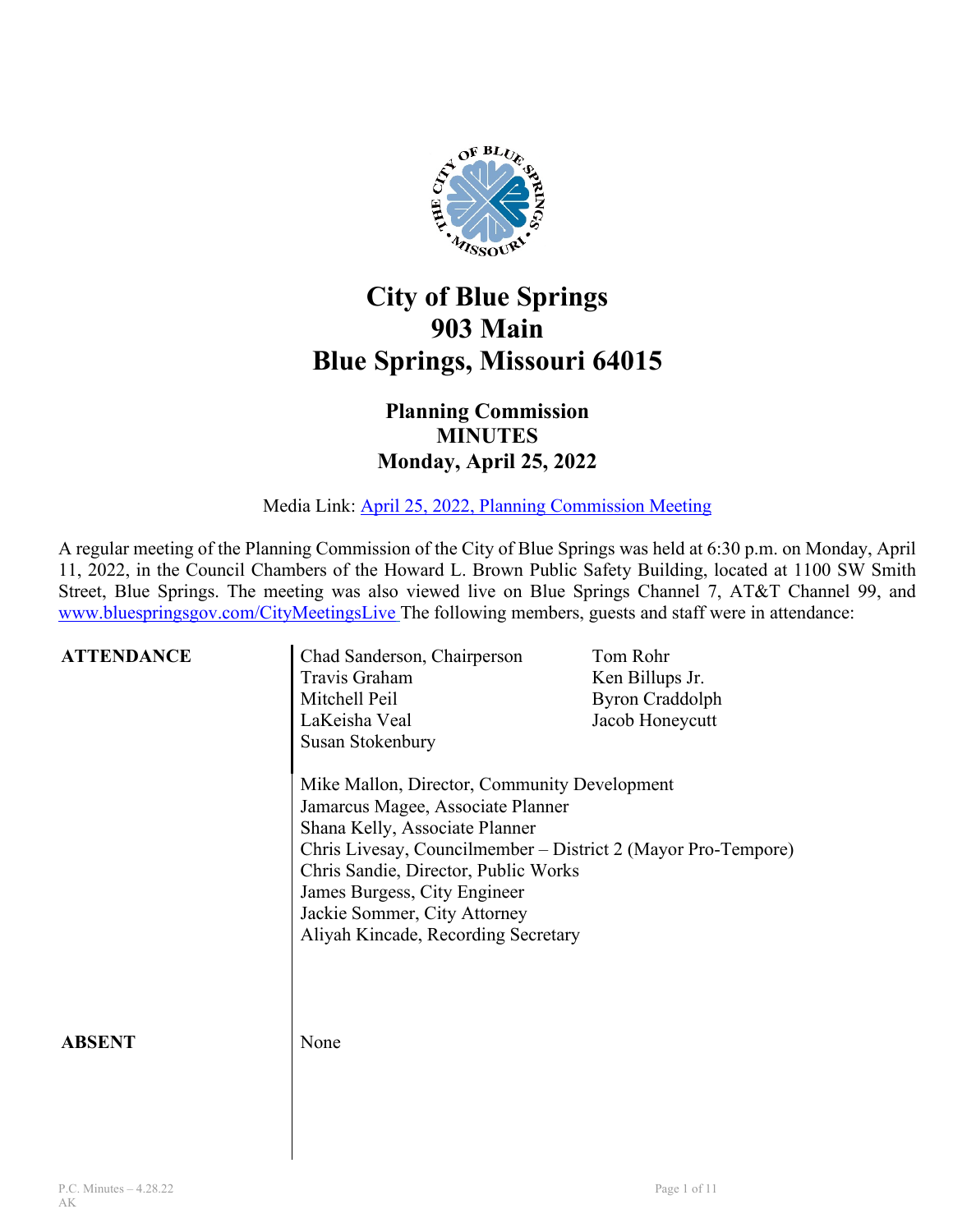| <b>CALL TO ORDER</b>                                                                                                                                                                                                     | Chairperson Chad Sanderson called the meeting to order at 6:30 p.m. with a<br>request that everyone stand for the Pledge of Allegiance.                                                                                                                                                                                                                                                                                                                                                                                                                                                                                                                                                                                                                                                                     |
|--------------------------------------------------------------------------------------------------------------------------------------------------------------------------------------------------------------------------|-------------------------------------------------------------------------------------------------------------------------------------------------------------------------------------------------------------------------------------------------------------------------------------------------------------------------------------------------------------------------------------------------------------------------------------------------------------------------------------------------------------------------------------------------------------------------------------------------------------------------------------------------------------------------------------------------------------------------------------------------------------------------------------------------------------|
| <b>CONSENT AGENDA</b><br><b>APPROVAL</b>                                                                                                                                                                                 | Chairperson Sanderson requested action on the Consent Agenda.<br>Chairperson Sanderson requested action on the Consent Agenda with a motion<br>by Commissioner Jacob Honeycutt, a second from Commissioner Byron<br>Craddolph, and a unanimous vote, the minutes of April 11, 2022.                                                                                                                                                                                                                                                                                                                                                                                                                                                                                                                         |
| <b>COMMENT</b>                                                                                                                                                                                                           | Mike Mallon wanted to let the Planning Commission know of a few errors in<br>the staff reports and apologizes. Mr. Mallon does not believe the errors will<br>have an impact on the cases and assures the Planning Commission to do better<br>in the future.                                                                                                                                                                                                                                                                                                                                                                                                                                                                                                                                                |
| <b>AGENDA ITEM 2</b><br><b>PUBLIC HEARING / SITE</b><br><b>PLAN DESIGN REVIEW</b><br><b>WITH ALTERNATIVE</b><br><b>DEVELOPMENT</b><br><b>STANDARDS / SPDR-03-</b><br>22-8206 / "5 Star Motors" /<br>1811 West 40 Highway | The public hearing for Agenda Item 2 was opened at 6:33 p.m. with a request<br>for exhibits from the City Attorney. Ms. Jackie Sommer introduced Exhibits 1<br>through 8 for Agenda Item 2 into the public record on behalf of the applicant.<br>Exhibits: Agenda Item 2<br><b>Staff Report with attachments</b><br>1.<br>2. Applicant Plans with attachments<br>3. Affidavit of Publication in The Examiner on April 9, 2022<br>4. 185 ft. Notification Map<br>5. Names/addresses of property owners within 185 ft. of site<br>6. Copy of letter sent to said property owners<br>7. Title IV, Land Use Section - Blue Springs Code of Ordinances (by<br>reference)<br>8. 2014 Comprehensive Plan (by reference)<br>Jamarcus Magee, Associate Planner, presented the request to the Planning<br>Commission. |
| <b>QUESTIONS</b>                                                                                                                                                                                                         | Commissioner Byron Craddolph questions if they are using the existing light<br>pole bases or if an additional one is being added.<br>Mr. Magee states they are adding one light pole base on the southwest property<br>line and there are currently two light pole bases on the southern property line.<br>Commissioner Craddolph questions the locations in relation to the west<br>entrance.<br>Mr. Magee shows the location on an aerial map.<br>Commissioner Craddolph was trying to determine if the proposed light pole<br>bases were closer to the north or south of the property.                                                                                                                                                                                                                   |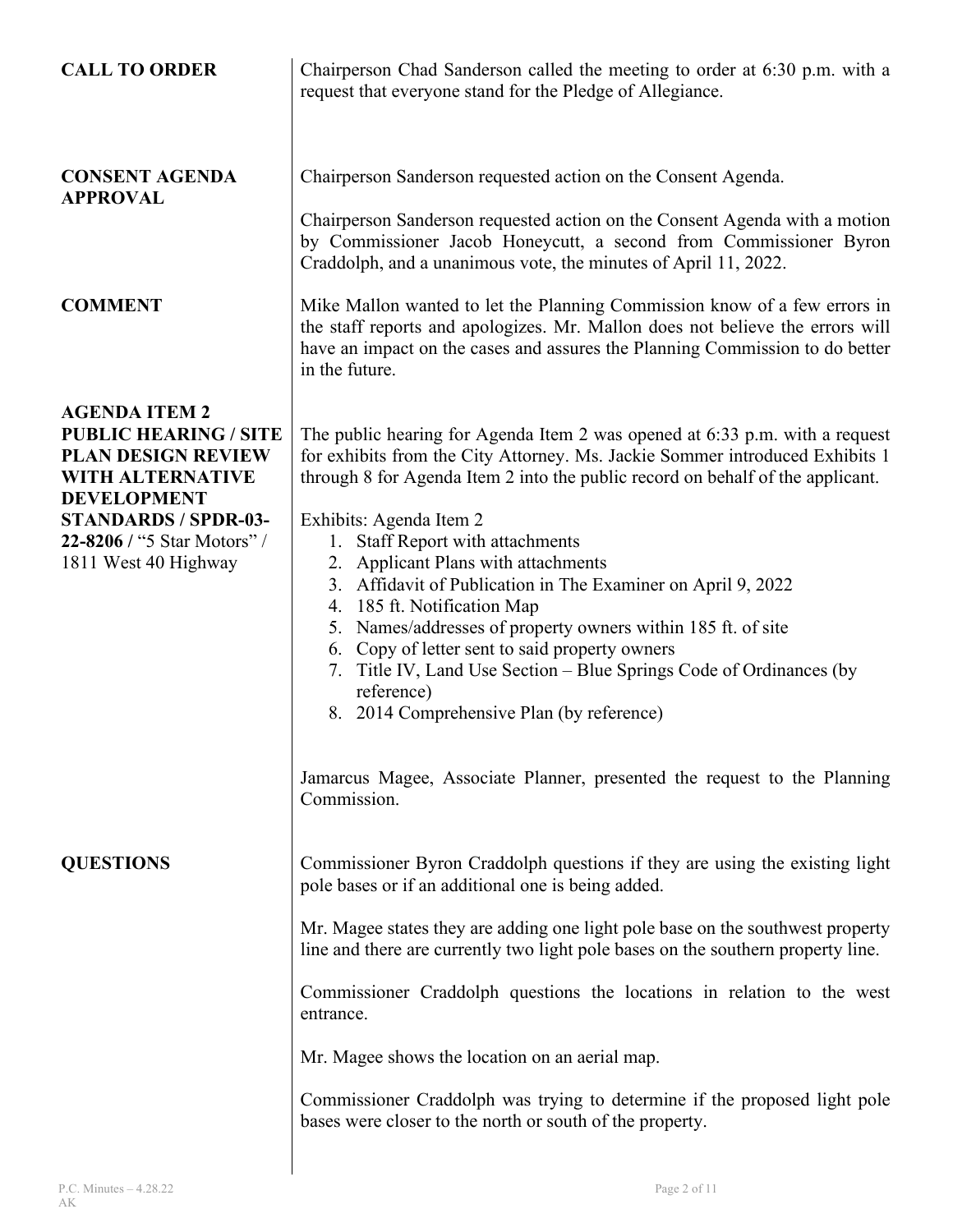| <b>APPLICANT</b>                                                                                                                                                                                 | Rustalyn York (contractor), 23910 S Lucille Lane, Pecuiliar, MO.                                                                                                                                     |                                                                                                        |
|--------------------------------------------------------------------------------------------------------------------------------------------------------------------------------------------------|------------------------------------------------------------------------------------------------------------------------------------------------------------------------------------------------------|--------------------------------------------------------------------------------------------------------|
| <b>DISCUSSION</b>                                                                                                                                                                                | Commissioner Craddoph brings up recent vandalism in the area and questions<br>the applicant as to why lights are not being added to the side and rear of the<br>property.                            |                                                                                                        |
|                                                                                                                                                                                                  | Ms. York defers the question to the applicant.                                                                                                                                                       |                                                                                                        |
| <b>APPLICANT</b>                                                                                                                                                                                 | Jeremy Gregory, 9207 Holmes, Kansas City, MO.                                                                                                                                                        |                                                                                                        |
| <b>DISCUSSION</b>                                                                                                                                                                                | Mr. Gregory states the tenant is responsible for any additional lighting and, at<br>this point, believes the proposed lighting will be enough to rectify his issues.                                 |                                                                                                        |
| <b>WITNESSES</b><br><b>IN FAVOR</b>                                                                                                                                                              | None.                                                                                                                                                                                                |                                                                                                        |
| <b>WITNESSES</b><br><b>OPPOSED</b>                                                                                                                                                               | None.                                                                                                                                                                                                |                                                                                                        |
| <b>PUBLIC HEARING</b><br><b>CLOSED</b>                                                                                                                                                           | The public hearing closed at 6:40 p.m.                                                                                                                                                               |                                                                                                        |
| <b>MOTION</b><br><b>SITE PLAN DESIGN</b><br><b>REVIEW WITH</b><br><b>ALTERNATIVE</b><br><b>DEVELOPMENT</b><br><b>STANDARDS / SPDR-03-</b><br>22-8206 / "5 Star Motors" /<br>1811 West 40 Highway | Commissioner LaKeisha Veal moved to approve the Site Plan Design Review<br>with Alternative Development Standards / SPDR-03-22-8206 / "5 Star Motors"<br>/ 1811 West 40 Highway with two conditions. |                                                                                                        |
| <b>SECOND</b>                                                                                                                                                                                    | Seconded by Commissioner Susan Stokenbury.                                                                                                                                                           |                                                                                                        |
| <b>VOTE</b>                                                                                                                                                                                      | Byron Craddolph – Aye<br>Mitchell Peil – Nay<br>LaKeisha Veal - Aye<br>Jacob Honeycutt - Aye<br>Tom Rohr - Aye<br><b>APPROVED</b><br>$(8-Aye, 1-No)$                                                 | Ken Billups Jr. $-Aye$<br>Susan Stokenbury - Aye<br>Travis Graham - Aye<br>Chad Sanderson, Chair - Aye |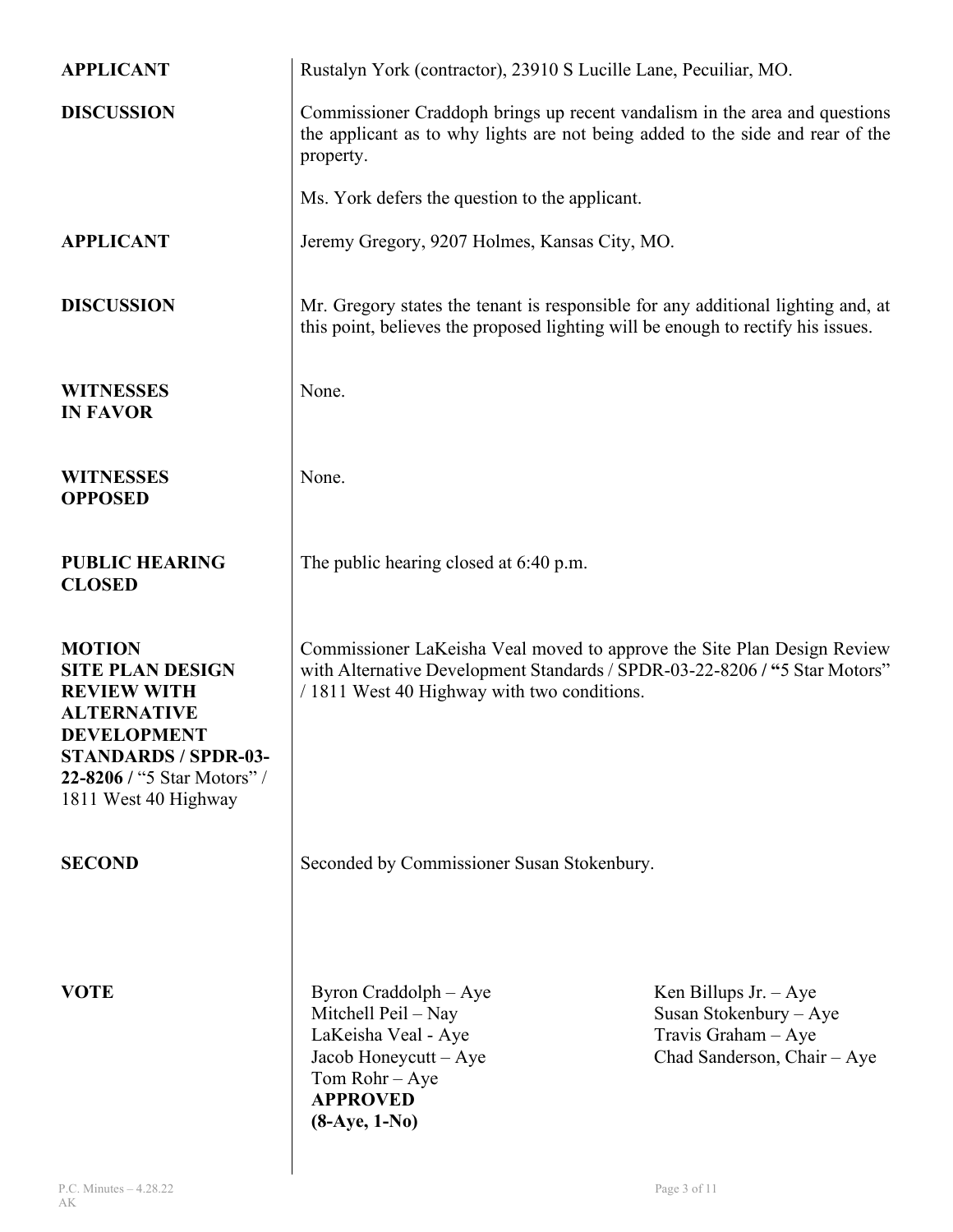| <b>STAFF CONDITIONS</b>                                                                                                                     | 1. Approval is based on the representations of the drawings presented as<br>part of this application does not waive any requirement or development<br>standard contained in the UDC unless modified by the approval of the<br>following Alternative Development Standards:<br>a. Waive the requirement for 25-foot setback for light pole<br>location and utilized the existing light pole bases at a 0-foot<br>setback on south property line. Also, waive the maximum<br>amount of spillover allowed at the property line for the pole in<br>the southwest corner.<br>b. A building permit is required to be approved prior to<br>construction of the new light poles.<br>2. All signage must be permitted and reviewed by staff.                               |
|---------------------------------------------------------------------------------------------------------------------------------------------|-------------------------------------------------------------------------------------------------------------------------------------------------------------------------------------------------------------------------------------------------------------------------------------------------------------------------------------------------------------------------------------------------------------------------------------------------------------------------------------------------------------------------------------------------------------------------------------------------------------------------------------------------------------------------------------------------------------------------------------------------------------------|
| <b>AGENDA ITEM 3</b><br><b>PUBLIC HEARING /</b><br><b>REZONING / RZ-03-22-</b><br><b>8202</b> / "Guier Fence" / 2501<br>NW Jefferson Street | The public hearing for Agenda Item 3 was opened at 6:41 p.m. with a request<br>for exhibits from the City Attorney. Ms. Jackie Sommer introduced Exhibits 1<br>through 8 for Agenda Item 3 into the public record on behalf of the applicant.<br>Exhibits:<br>1. Staff Report with attachments<br>2. Applicant Plans with attachments<br>3. Affidavit of Publication in The Examiner on April 9, 2022<br>4. 185 ft. Notification Map<br>5. Names/addresses of property owners within 185 ft. of site<br>6. Copy of letter sent to said property owners<br>7. Title IV, Land Use Section - Blue Springs Code of Ordinances (by<br>reference)<br>8. 2014 Comprehensive Plan (by reference)<br>Shana Kelly, Associate Planner, presented the request to the Planning |
|                                                                                                                                             | Commission.                                                                                                                                                                                                                                                                                                                                                                                                                                                                                                                                                                                                                                                                                                                                                       |
| <b>QUESTIONS</b>                                                                                                                            | None.                                                                                                                                                                                                                                                                                                                                                                                                                                                                                                                                                                                                                                                                                                                                                             |
| <b>APPLICANT</b>                                                                                                                            | Kelly Guier, 2224 NW Timberline, Blue Springs, MO.                                                                                                                                                                                                                                                                                                                                                                                                                                                                                                                                                                                                                                                                                                                |
| <b>WITNESSES</b><br><b>IN FAVOR</b>                                                                                                         | None.                                                                                                                                                                                                                                                                                                                                                                                                                                                                                                                                                                                                                                                                                                                                                             |
| <b>WITNESSES</b><br><b>OPPOSED</b>                                                                                                          | None.                                                                                                                                                                                                                                                                                                                                                                                                                                                                                                                                                                                                                                                                                                                                                             |
| <b>DISCUSSION</b>                                                                                                                           | Commissioner Mitchell Peil questions staff about the denial of the rezoning in<br>2020 by City Council and how the property complies today.                                                                                                                                                                                                                                                                                                                                                                                                                                                                                                                                                                                                                       |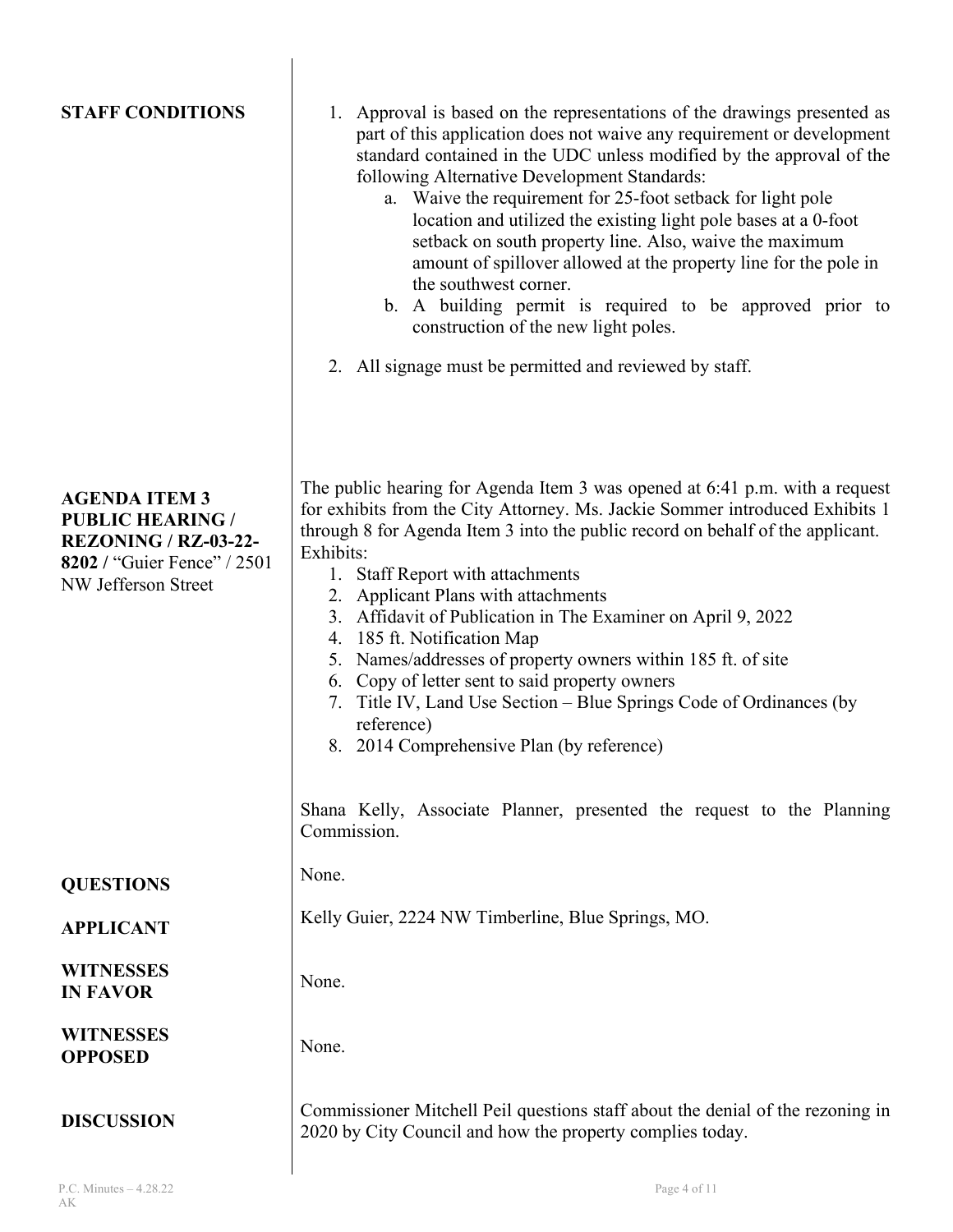|                                                                                                                                                                                                                                         | Mr. Mallon states the request for rezoning in 2020 was similar to this request<br>but was also accompanied by a conditional use permit for auto sales. The<br>conditional use permit for auto sales was denied which also denied the rezoning.                                                                                                                                                                                                                                                                                                            |                                                                                                         |
|-----------------------------------------------------------------------------------------------------------------------------------------------------------------------------------------------------------------------------------------|-----------------------------------------------------------------------------------------------------------------------------------------------------------------------------------------------------------------------------------------------------------------------------------------------------------------------------------------------------------------------------------------------------------------------------------------------------------------------------------------------------------------------------------------------------------|---------------------------------------------------------------------------------------------------------|
|                                                                                                                                                                                                                                         | Commissioner Peil questions if an additional business occupies the property.                                                                                                                                                                                                                                                                                                                                                                                                                                                                              |                                                                                                         |
|                                                                                                                                                                                                                                         | Mr. Mallon states a request for a business license has been made by a contractor,<br>but not approved yet due to the current zoning not complying.                                                                                                                                                                                                                                                                                                                                                                                                        |                                                                                                         |
|                                                                                                                                                                                                                                         | Commissioner Peil states that Direct TV appears to be the business.                                                                                                                                                                                                                                                                                                                                                                                                                                                                                       |                                                                                                         |
|                                                                                                                                                                                                                                         | Mr. Mallon states Direct TV occupies the space and does not have a current<br>business license because staff cannot sign off due to the current zoning.                                                                                                                                                                                                                                                                                                                                                                                                   |                                                                                                         |
|                                                                                                                                                                                                                                         | Commissioner Peil states Direct TV has been running the business from the<br>location.                                                                                                                                                                                                                                                                                                                                                                                                                                                                    |                                                                                                         |
|                                                                                                                                                                                                                                         | Mr. Mallon states they are not supposed to be doing so.                                                                                                                                                                                                                                                                                                                                                                                                                                                                                                   |                                                                                                         |
| <b>PUBLIC HEARING</b><br><b>CLOSE</b>                                                                                                                                                                                                   | The public hearing closed at 6:48 p.m.                                                                                                                                                                                                                                                                                                                                                                                                                                                                                                                    |                                                                                                         |
| <b>MOTION</b><br><b>REZONING / RZ-03-22-</b><br>8202 / "Guier Fence" / 2501<br>NW Jefferson Street                                                                                                                                      | Commissioner LaKeisha Veal moved to approve the Rezoning / RZ-03-22-8202<br>/ "Guier Fence" / 2501 NW Jefferson Street.                                                                                                                                                                                                                                                                                                                                                                                                                                   |                                                                                                         |
| <b>SECOND</b>                                                                                                                                                                                                                           | Seconded by Commissioner Jacob Honeycutt.                                                                                                                                                                                                                                                                                                                                                                                                                                                                                                                 |                                                                                                         |
| <b>VOTE</b>                                                                                                                                                                                                                             | Byron Craddolph - Aye<br>Mitchell Peil – Nay<br>LaKeisha Veal - Aye<br>Jacob Honeycutt - Aye<br>Tom Rohr - Aye<br>RECOMMENDED APPROVAL<br>$(8-Aye, 1-No)$<br>To be heard by City Council, Monday, May 2, 2022.                                                                                                                                                                                                                                                                                                                                            | Ken Billups Jr. $-$ Aye<br>Susan Stokenbury - Aye<br>Travis Graham - Aye<br>Chad Sanderson, Chair - Aye |
| <b>AGENDA ITEM 4</b><br><b>PUBLIC HEARING /</b><br><b>REZONING / RZ-03-22-</b><br>8203 / "Frisbie Monuments"<br>Blue Springs" $/ 2501$ SW 40<br>Hwy. and generally located<br>at the northeast corner of SW<br>40 Hwy. and Cemetery Rd. | The public hearing for Agenda Item 4 was opened at 6:49 p.m. with a request<br>for exhibits from the City Attorney. Ms. Jackie Sommer introduced Exhibits 1<br>through 8 for Agenda Item 4 into the public record on behalf of the applicant.<br>Exhibits:<br>1. Staff Report with attachments<br>2. Applicant Plans with attachments<br>3. Affidavit of Publication in The Examiner on April 9, 2022<br>4. 185 ft. Notification Map<br>5. Names/addresses of property owners within 185 ft. of site<br>Copy of letter sent to said property owners<br>6. |                                                                                                         |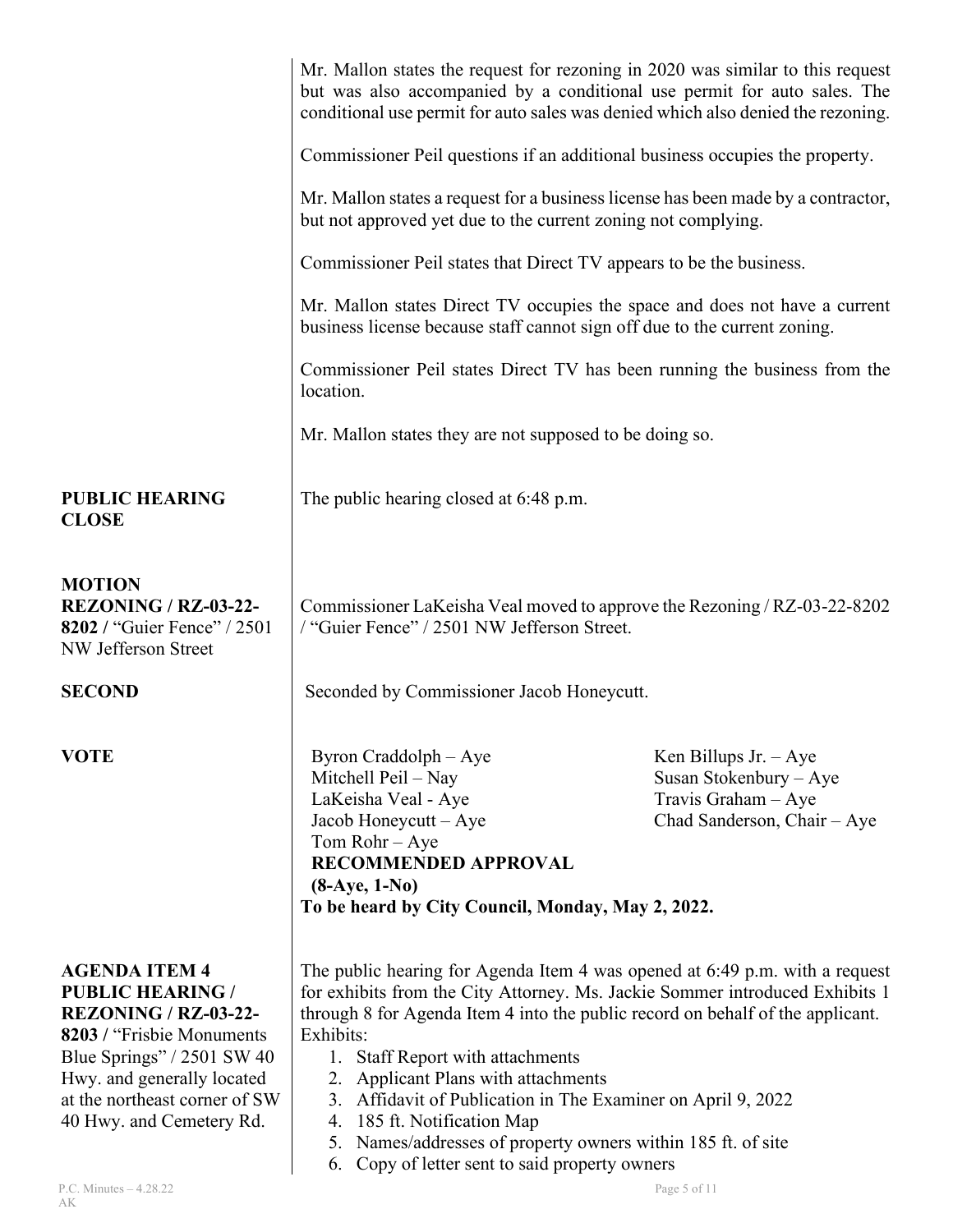|                   | 7. Title IV, Land Use Section – Blue Springs Code of Ordinances (by<br>reference)<br>8. 2014 Comprehensive Plan (by reference)                                                                                                                                                                                                                                                                                                                                                                                                                                                                                                                  |
|-------------------|-------------------------------------------------------------------------------------------------------------------------------------------------------------------------------------------------------------------------------------------------------------------------------------------------------------------------------------------------------------------------------------------------------------------------------------------------------------------------------------------------------------------------------------------------------------------------------------------------------------------------------------------------|
|                   | Jamarcus Magee, Associate Planner, presented the request to the Planning<br>Commission.                                                                                                                                                                                                                                                                                                                                                                                                                                                                                                                                                         |
| <b>QUESTIONS</b>  | Commissioner Peil questions if additional businesses are being operated on<br>the property                                                                                                                                                                                                                                                                                                                                                                                                                                                                                                                                                      |
|                   | Mr. Magee defers to the applicant.                                                                                                                                                                                                                                                                                                                                                                                                                                                                                                                                                                                                              |
|                   | Commissioner Craddolph questions the effects of the property value of the<br>adjacent residential areas, proposing some type of buffer be put in place.<br>Commission Craddolph further lists a few code compliance issues he has seen.                                                                                                                                                                                                                                                                                                                                                                                                         |
|                   | Mr. Mallon states staff did not feel the buffer was needed as this is a rezoning<br>with the same uses, just to bring the property into compliance. Mr. Mallon<br>also states the owner can speak to the current conditions.                                                                                                                                                                                                                                                                                                                                                                                                                    |
|                   |                                                                                                                                                                                                                                                                                                                                                                                                                                                                                                                                                                                                                                                 |
| <b>APPLICANT</b>  | Kevin Frisbie, 32804 Murphy School Road, Grain Valley, MO.                                                                                                                                                                                                                                                                                                                                                                                                                                                                                                                                                                                      |
|                   | Mr. Frisibie states the company was started as a family-owned business twelve<br>years ago here in the city. The monuments have been shown in front and they<br>attempt to keep the area tidy from the front. In reference to the trash<br>Commission Craddolph brought up, Mr. Frisibie states there is a common area<br>shared with businesses in the rear and that a few items are on Mr. Frisbie's<br>property. Mr. Frisbie explains how in 1986 the complex was one property then<br>divided and he occupies the front one-acre portion. Mr. Frisbie is wanting to<br>expand to production at his site and allow research and development. |
| <b>DISCUSSION</b> | Commissioner Peil questions about the research and development at the site.                                                                                                                                                                                                                                                                                                                                                                                                                                                                                                                                                                     |
|                   | Mr. Frisbie states the research and development would be to test filter media.<br>The filter media is tested to make sure the right amount of air is filtered<br>properly.                                                                                                                                                                                                                                                                                                                                                                                                                                                                      |
|                   | Commissioner Craddoplp questions Mr. Frisbie if his property is up to code in<br>the rear with a trailer, a truck with a flat tire and some wood pallets.                                                                                                                                                                                                                                                                                                                                                                                                                                                                                       |
|                   | Mr, Frisbie acknowledges the truck with a flat tire and states when he drove<br>by the site recently and did not observe any trash, then restating the area is<br>shared with additional businesses in the rear.                                                                                                                                                                                                                                                                                                                                                                                                                                |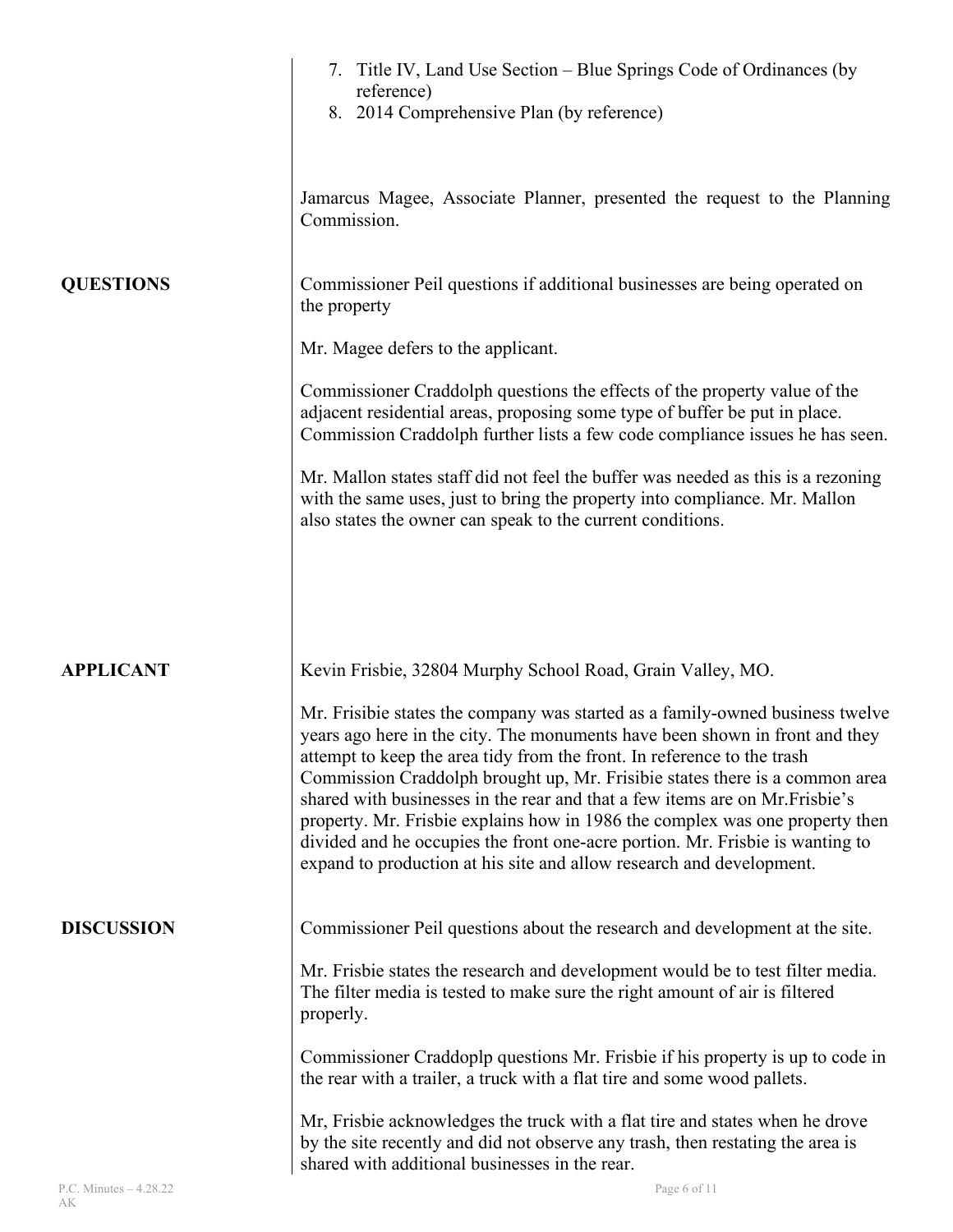| <b>WITNESSES</b><br><b>IN FAVOR</b>                                                                                                                                                                  | None.                                                                                                                                                                                                                 |                                                                                                        |
|------------------------------------------------------------------------------------------------------------------------------------------------------------------------------------------------------|-----------------------------------------------------------------------------------------------------------------------------------------------------------------------------------------------------------------------|--------------------------------------------------------------------------------------------------------|
| <b>WITNESSES</b><br><b>OPPOSED</b>                                                                                                                                                                   | None,                                                                                                                                                                                                                 |                                                                                                        |
| <b>DISCUSSION</b>                                                                                                                                                                                    | None.                                                                                                                                                                                                                 |                                                                                                        |
| <b>PUBLIC HEARING</b><br><b>CLOSE</b>                                                                                                                                                                | The public hearing closed at 6:48 p.m.                                                                                                                                                                                |                                                                                                        |
| <b>MOTION</b><br><b>REZONING / RZ-03-22-</b><br>8203 / "Frisbie Monuments"<br>Blue Springs" / $2501$ SW 40<br>Hwy. and generally located<br>at the northeast corner of SW<br>40 Hwy. and Cemetery Rd | Commissioner Ken Billups moved to approve the Rezoning / RZ-03-22-8203 /<br>"Frisbie Monuments Blue Springs" / 2501 SW 40 Hwy. and generally located<br>at the northeast corner of SW 40 Hwy. and Cemetery Rd         |                                                                                                        |
| <b>SECOND</b>                                                                                                                                                                                        | Seconded by Commissioner Travis Graham.                                                                                                                                                                               |                                                                                                        |
| <b>VOTE</b>                                                                                                                                                                                          | Byron Craddolph – Aye<br>Mitchell Peil - Aye<br>LaKeisha Veal - Aye<br>Jacob Honeycutt - Aye<br>Tom Rohr - Aye<br><b>RECOMMENDED APPROVAL</b><br>$(9-Aye, 0-No)$<br>To be heard by City Council, Monday, May 2, 2022. | Ken Billups Jr. $-Aye$<br>Susan Stokenbury - Aye<br>Travis Graham - Aye<br>Chad Sanderson, Chair - Aye |
| <b>AGENDA ITEM 5</b><br><b>PLANNED</b><br><b>DEVELOPMENT FINAL</b><br><b>PLAN / SITE PLAN</b><br><b>DESIGN REVIEW / PDFS-</b><br>03-22-8215 / "Redwood Blue<br>Springs" / 26310 SW Wyatt<br>Road     | Mike Mallon, Director, presented the request to the Planning Commission.                                                                                                                                              |                                                                                                        |
| &                                                                                                                                                                                                    |                                                                                                                                                                                                                       |                                                                                                        |
| <b>AGENDA ITEM 6</b><br><b>FINAL PLAT / PF-03-22-</b><br>8214 / "Redwood Blue<br>Springs" / 26310 SW Wyatt<br>Road                                                                                   |                                                                                                                                                                                                                       |                                                                                                        |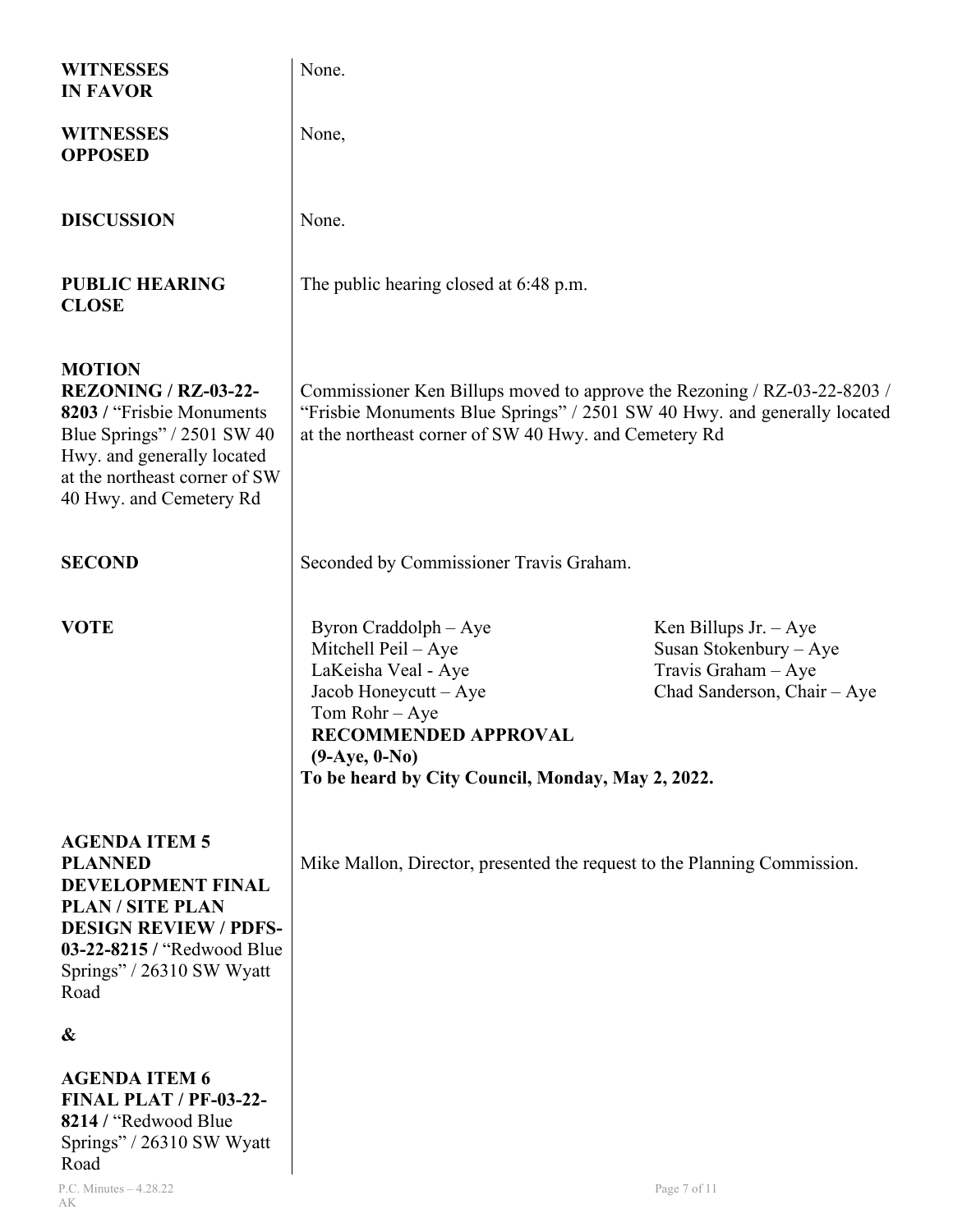| <b>QUESTIONS</b>                                                                                                                                                                 | Commissioner Peil questions the turn arc on the private street to allow for fire<br>trucks on the street.                                                                                                                                                                                                                           |
|----------------------------------------------------------------------------------------------------------------------------------------------------------------------------------|-------------------------------------------------------------------------------------------------------------------------------------------------------------------------------------------------------------------------------------------------------------------------------------------------------------------------------------|
|                                                                                                                                                                                  | Mr. Mallon defers the question to the applicant.                                                                                                                                                                                                                                                                                    |
|                                                                                                                                                                                  | Commissioner Billups questions if occupancy will be allowed while other<br>buildings are still being constructed.                                                                                                                                                                                                                   |
|                                                                                                                                                                                  | Mr. Mallon states typically yes and that the certificate of occupancy is per<br>building.<br>Commissioner Craddolph questions the location of the manhole covers on the<br>site.                                                                                                                                                    |
|                                                                                                                                                                                  | Chris Sandie, Director, Public Works, states the manhole covers are usually in<br>the right of way to side, but typically that detail is not looked at.                                                                                                                                                                             |
| <b>APPLICANT</b>                                                                                                                                                                 | Richard Batt, 7007 E Pleasant Valley Road, Independence, OH.                                                                                                                                                                                                                                                                        |
|                                                                                                                                                                                  | Mr., Batt states no manhole covers will be in the street and will be in the<br>yards.                                                                                                                                                                                                                                               |
|                                                                                                                                                                                  | Mr. Batt describes the build process as placing the infrastructure in first and<br>then a manufacture assembly line for the building. Once a certificate<br>occupancy is issued tenants will be moved in. They do not like to move people<br>into a construction site., so from one side to another is the typical build<br>system. |
|                                                                                                                                                                                  | Mr. Batt states the fire department accepted their street plan.                                                                                                                                                                                                                                                                     |
| <b>DISCUSSION</b>                                                                                                                                                                | None.                                                                                                                                                                                                                                                                                                                               |
| <b>MOTION</b><br><b>PLANNED</b><br>DEVELOPMENT FINAL<br><b>PLAN/SITE PLAN</b><br><b>DESIGN REVIEW / PDFS-</b><br>03-22-8215 / "Redwood Blue<br>Springs" / 26310 SW Wyatt<br>Road | Commissioner Craddolph moved to approve the Planned Development Final<br>Plan / Site Plan Design Review / PDFS-03-22-8215 / "Redwood Blue<br>Springs" / 26310 SW Wyatt Road with 3 conditions.                                                                                                                                      |
| <b>SECOND</b>                                                                                                                                                                    | Seconded by Commissioner LaKeisha Veal.                                                                                                                                                                                                                                                                                             |
|                                                                                                                                                                                  |                                                                                                                                                                                                                                                                                                                                     |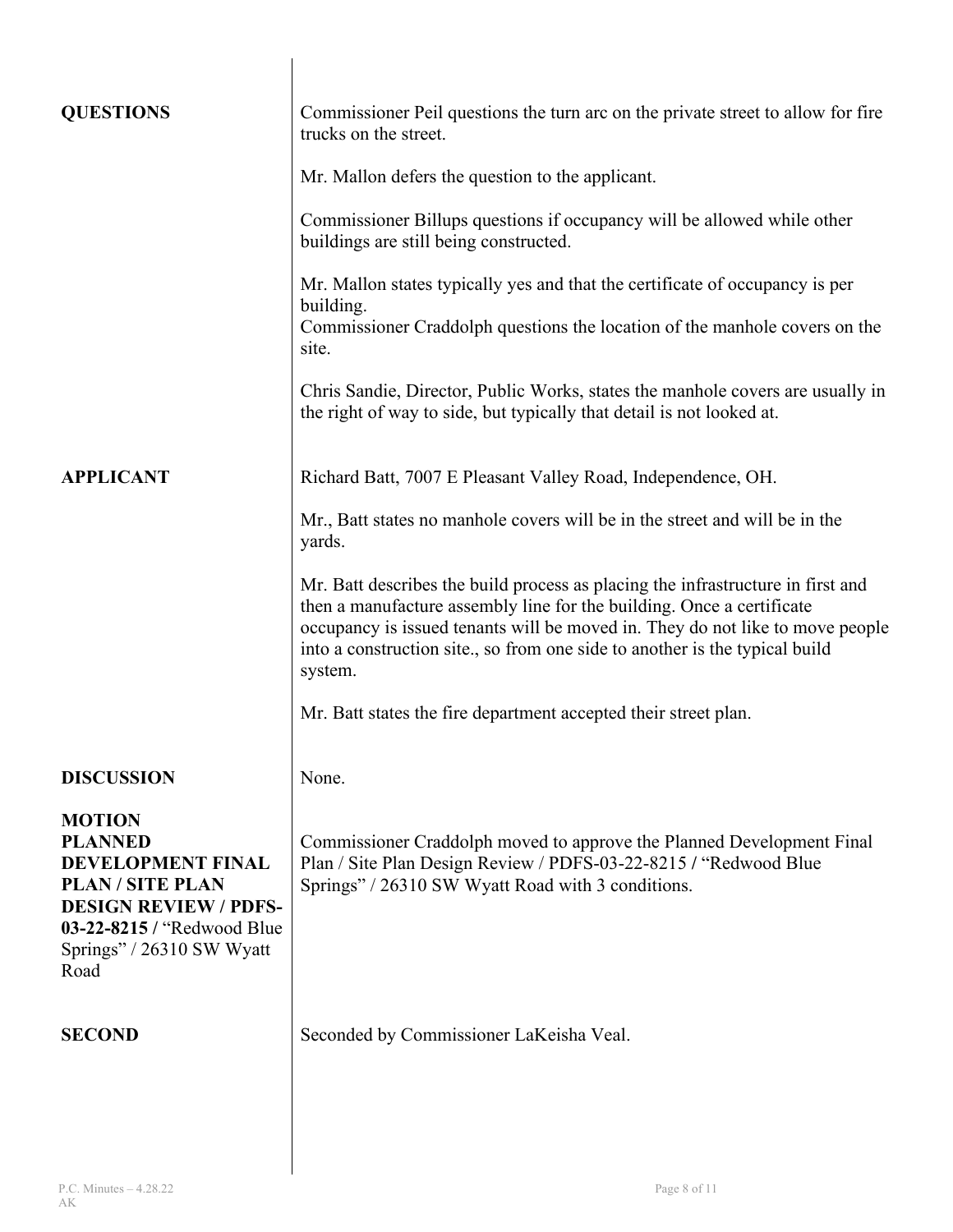| <b>VOTE</b>                                                                                                 | Byron Craddolph - Aye<br>Mitchell Peil – Aye<br>LaKeisha Veal - Aye<br>Jacob Honeycutt – Nay<br>Tom Rohr - Aye<br><b>APPROVED</b><br>$(8-Aye, 1-No)$                                                                                                                                                                                                                                                                                                                                                                                                                                             | Ken Billups Jr. $-Aye$<br>Susan Stokenbury - Aye<br>Travis Graham - Aye<br>Chad Sanderson, Chair - Aye |
|-------------------------------------------------------------------------------------------------------------|--------------------------------------------------------------------------------------------------------------------------------------------------------------------------------------------------------------------------------------------------------------------------------------------------------------------------------------------------------------------------------------------------------------------------------------------------------------------------------------------------------------------------------------------------------------------------------------------------|--------------------------------------------------------------------------------------------------------|
| <b>STAFF CONDITIONS</b>                                                                                     | 1. Approval by the Planning Commission based on the representations of<br>any drawings presented as part of this application does not waive any<br>requirement or development standard contained in the UDC unless<br>modified under the approved PD Concept Plan, which include:<br>a. Per UDC Section 407.080, increase the maximum garage<br>coverage from 25% to 74%.<br>b. Per UDC Section 407.020 and 407.080, a 6-ft. sidewalk is only<br>required on one side of each internal access drive to meet the<br>pedestrian access requirements for multi-family developments<br>over 3 acres. |                                                                                                        |
|                                                                                                             | 2. All signage shown on the PD Final Plan is for illustrative and landscaping<br>purposes only and approval of the PD Final Plan does not constitute<br>approval of signage as shown; all signage shall require separate permits<br>and shall meet the Sign Code.<br>3. Final building and site design must meet Residential Design Standards<br>per UDC 407.080 unless otherwise modified through the PD Concept<br>Plan.                                                                                                                                                                       |                                                                                                        |
| <b>MOTION</b><br><b>FINAL PLAT / PF-03-22-</b><br>8214 / "Redwood Blue<br>Springs" / 26310 SW Wyatt<br>Road | Commissioner Craddolph moved to approve the Final Plat / PF-03-22-8214 /<br>"Redwood Blue Springs" / 26310 SW Wyatt Road with 7 conditions.                                                                                                                                                                                                                                                                                                                                                                                                                                                      |                                                                                                        |
| <b>SECOND</b>                                                                                               | Seconded by Commissioner LaKeisha Veal.                                                                                                                                                                                                                                                                                                                                                                                                                                                                                                                                                          |                                                                                                        |
| <b>VOTE</b>                                                                                                 | Byron Craddolph - Aye<br>Mitchell Peil - Aye<br>LaKeisha Veal - Aye<br>Jacob Honeycutt - Nay<br>Tom Rohr - Aye<br><b>RECOMMENDED APPROVAL</b><br>$(8-Aye, 1-No)$<br>To be heard by City Council, Monday, May 2, 2022.                                                                                                                                                                                                                                                                                                                                                                            | Ken Billups Jr. $-Aye$<br>Susan Stokenury - Aye<br>Travis Graham - Aye<br>Chad Sanderson, Chair - Aye  |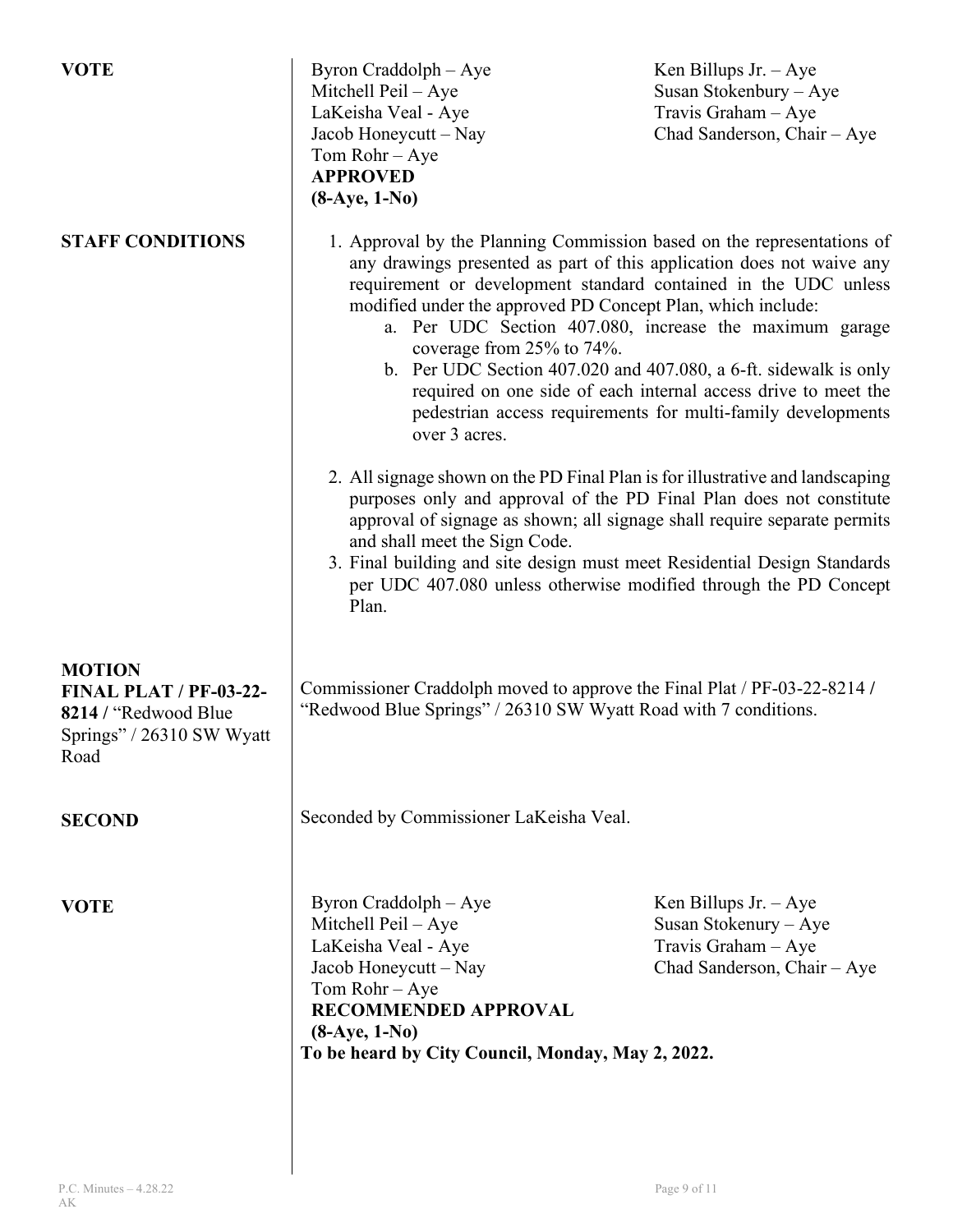| <b>STAFF CONDITIONS</b> | 1. Approval by the Planning Commission based on the representations of any<br>drawings presented as part of this application does not waive any<br>requirement or development standard contained in the UDC, unless<br>otherwise approved through the PD Concept Plan. |
|-------------------------|------------------------------------------------------------------------------------------------------------------------------------------------------------------------------------------------------------------------------------------------------------------------|
|                         | 2. The required road improvements and construction of SW Major Road shall<br>be completed prior to Occupancy of the first building.                                                                                                                                    |
|                         | 3. The required Sidewalk and trail construction shall be completed prior to<br>Occupancy of the first building.                                                                                                                                                        |
|                         | 4. Easements shall be delineated, labeled, and dedicated for all storm detention<br>and storm water quality best management practices on the Final Plat.                                                                                                               |
|                         | 5. As-builts and 2-year maintenance bonds on the storm sewers and sanitary<br>sewers shall be submitted prior to Occupancy of the first unit.                                                                                                                          |
|                         | A sealed letter by a Registered Professional Engineer in the State of<br>6.<br>Missouri stating the detention basin has been improved per the approved<br>plans and will function as designed shall be submitted prior to Occupancy<br>of the first unit.              |
|                         | 7. A Final Plat must be approved and recorded prior to the issuance of any<br>building permits within the development.                                                                                                                                                 |
|                         |                                                                                                                                                                                                                                                                        |
| <b>OTHER BUSINESS</b>   | The next scheduled meeting is <b>Monday</b> , May 9, 2022.                                                                                                                                                                                                             |
|                         | Mike presented the Boards and Commissions Code Amendments and Rules of<br>Procedure update.                                                                                                                                                                            |
|                         | Commissioner Billups brings up the idea to change the Planning Commission<br>meeting time to 6:00 p.m. instead of 6:30 p.m.                                                                                                                                            |
|                         | A few Commissioners favored the idea, but not all were able to make an<br>earlier time. The Commissioners plan to address the issue later.                                                                                                                             |
| <b>MEETING ADJOURN</b>  | With no further discussion, a motion was made by Commissioner Honeycutt<br>and seconded by Commissioner Veal and the meeting adjourned at 7:46 p.m.                                                                                                                    |
|                         |                                                                                                                                                                                                                                                                        |